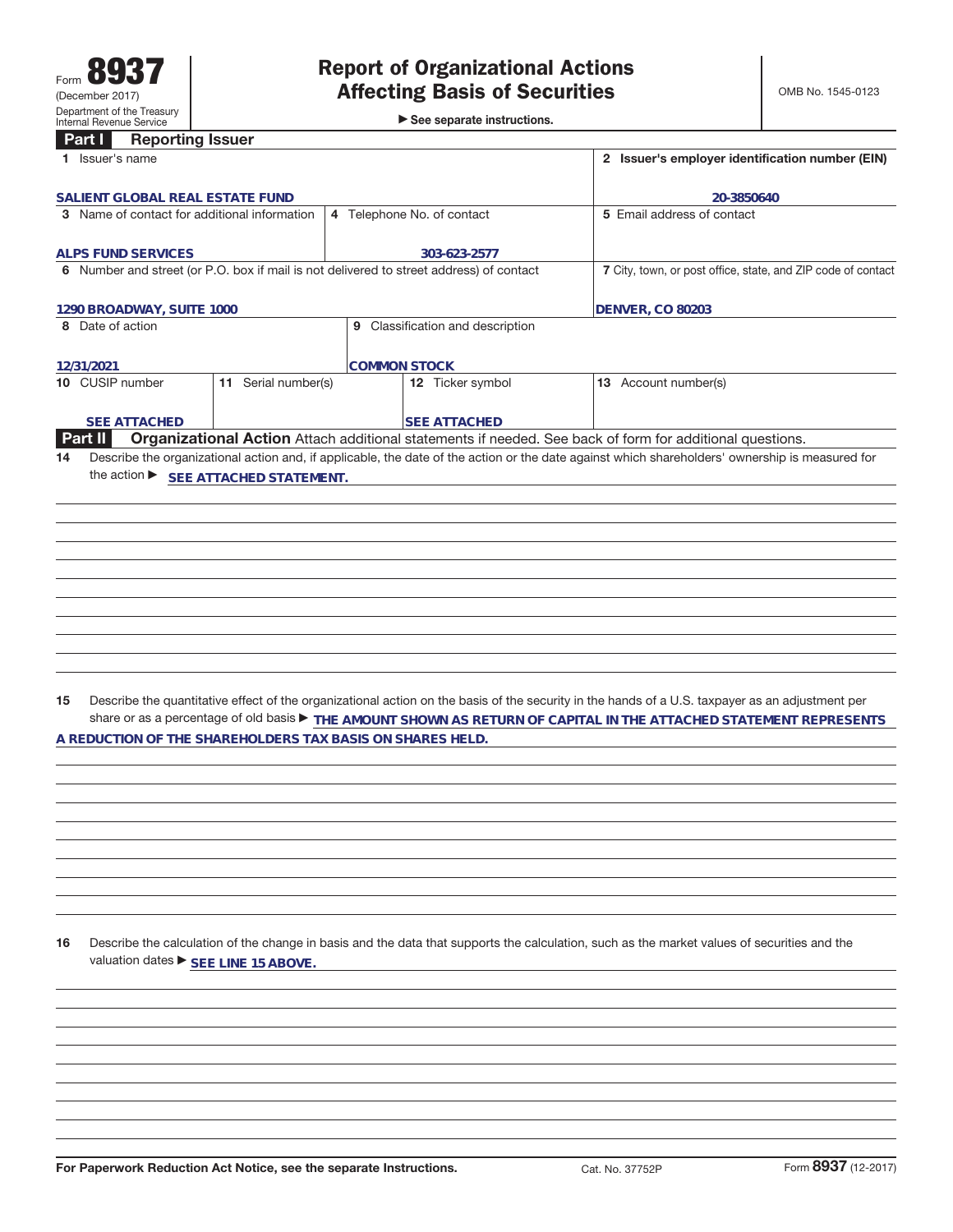## **Part II Organizational Action** (continued)

**17** List the applicable Internal Revenue Code section(s) and subsection(s) upon which the tax treatment is based **DuRSUANT TO IRC SECTION 301(C)(1). THE PORTION OF A DISTRIBUTION WHICH IS A DIVIDEND (AS DEFINED UNDER IRC SECTION 316) IS INCLUDABLE IN GROSS INCOME. PURSUANT TO IRC SECTION 301(C)(2), THE PORTION OF THE DISTRIBUTION WHICH IS NOT A DIVIDEND SHALL BE APPLIED AGAINST AND REDUCE THE ADJUSTED BASIS OF THE STOCK.**

**18** Can any resulting loss be recognized? ▶ NOT APPLICABLE TO THIS TRANSACTION AS NO LOSS WOULD BE RECOGNIZED **ON THE RETURN OF CAPITAL DISTRIBUTION. THE SHAREHOLDER'S COST BASIS SHOULD BE ADJUSTED TO REFLECT THE RETURN OF CAPITAL DISTRIBUTION WHICH MAY AFFECT THE GAIN OR LOSS REALIZED UPON THE DISPOSITION OF THE SHARES.**

19 Provide any other information necessary to implement the adjustment, such as the reportable tax year **PURSUANT TO IRC SECTION 6045**, **AS AMENDED BY THE EMERGENCY ECONOMIC STABILIZATION ACT OF 2008, BROKERS ARE REQUIRED TO REFLECT THESE ADJUSTMENTS IN THE COST BASIS REPORTING FOR COVERED SECURITIES. IF A BROKER IS NOT REQUIRED TO PROVIDE COST BASIS TO A PARTICULAR SHAREHOLDER, THE COST BASIS OF THE SHAREHOLDER'S SHARES SHOULD BE ADJUSTED AS OF THE DIVIDEND DATE TO REFLECT THE RETURN OF CAPITAL DESCRIBED ABOVE.**

|                             | Under penalties of perjury, I declare that I have examined this return, including accompanying schedules and statements, and to the best of my knowledge and<br>belief, it is true, correct, and complete. Declaration of preparer (other than officer) is based on all information of which preparer has any knowledge. |                                                                                                                     |                            |                                                                                                                                   |                      |                                             |  |  |  |  |
|-----------------------------|--------------------------------------------------------------------------------------------------------------------------------------------------------------------------------------------------------------------------------------------------------------------------------------------------------------------------|---------------------------------------------------------------------------------------------------------------------|----------------------------|-----------------------------------------------------------------------------------------------------------------------------------|----------------------|---------------------------------------------|--|--|--|--|
| <b>Sign</b><br><b>Here</b>  |                                                                                                                                                                                                                                                                                                                          | <b>A SIGNED COPY OF THIS FORM IS MAINTAINED AT THE OFFICES OF THE</b><br>Signature > TAXPAYER.<br>Print your name ► |                            |                                                                                                                                   |                      |                                             |  |  |  |  |
| <b>Paid</b>                 |                                                                                                                                                                                                                                                                                                                          |                                                                                                                     | Print/Type preparer's name | Preparer's signature                                                                                                              | <b>TIUCE</b><br>Date | <b>PTIN</b><br>if<br>Check<br>self-emploved |  |  |  |  |
| <b>Preparer</b><br>Use Only | Firm's name<br>$\rightarrow$<br>Firm's address ▶                                                                                                                                                                                                                                                                         |                                                                                                                     |                            |                                                                                                                                   |                      |                                             |  |  |  |  |
|                             |                                                                                                                                                                                                                                                                                                                          |                                                                                                                     |                            | Send Form 8937 (including accompanying statements) to: Department of the Treasury, Internal Revenue Service, Ogden, UT 84201-0054 |                      |                                             |  |  |  |  |